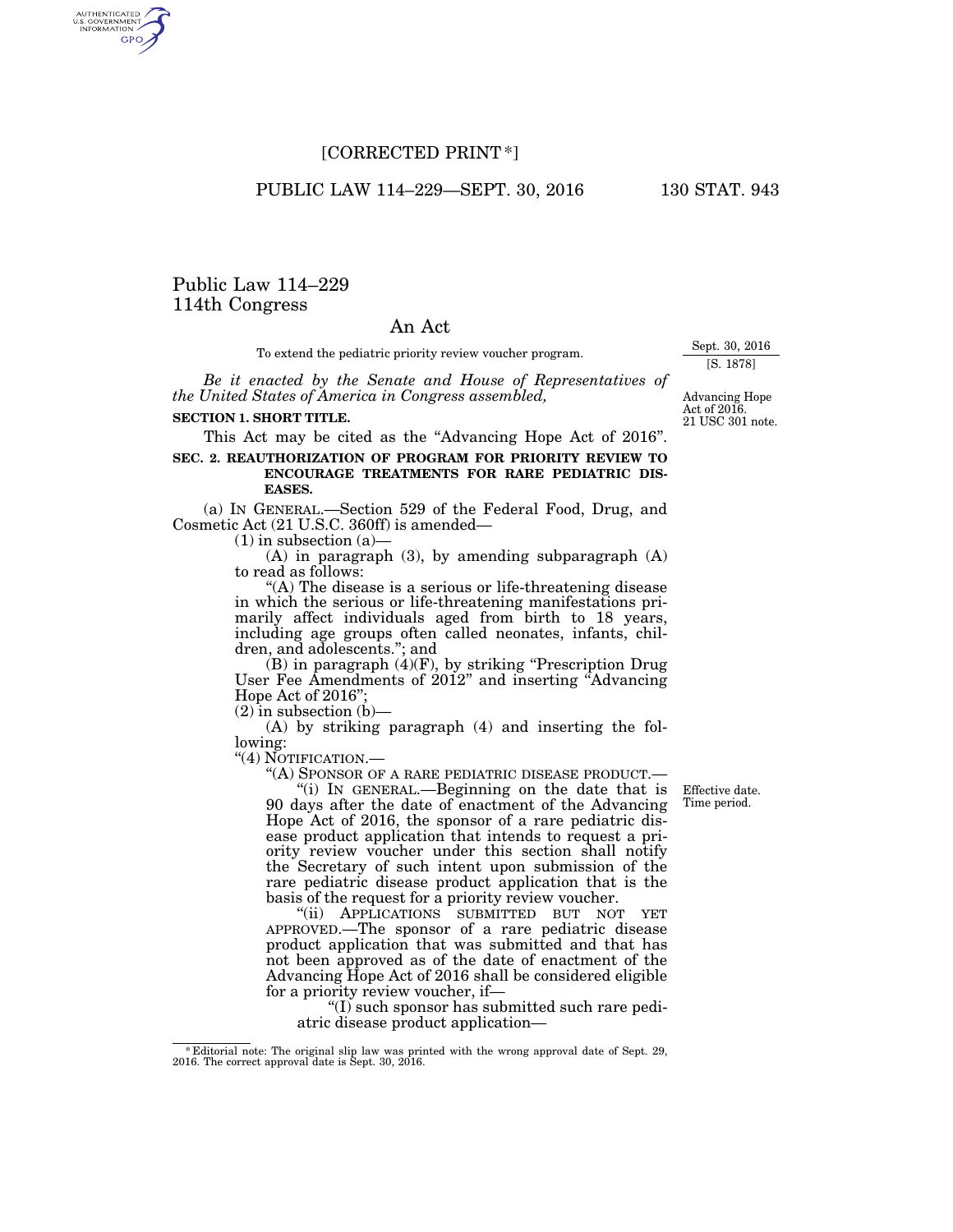Time period.

Deadline.

"(aa) on or after the date that is 90 days after the date of enactment of the Prescription Drug User Fee Amendments of 2012; and

''(bb) on or before the date of enactment of the Advancing Hope Act of 2016; and

''(II) such application otherwise meets the criteria for a priority review voucher under this section.

''(B) SPONSOR OF A DRUG APPLICATION USING A PRIORITY REVIEW VOUCHER.—

''(i) IN GENERAL.—The sponsor of a human drug application shall notify the Secretary not later than 90 days prior to submission of the human drug application that is the subject of a priority review voucher of an intent to submit the human drug application, including the date on which the sponsor intends to submit the application. Such notification shall be a legally binding commitment to pay the user fee to be assessed in accordance with this section.

"(ii) TRANSFER AFTER NOTICE.—The sponsor of a human drug application that provides notification of the intent of such sponsor to use the voucher for the human drug application under clause (i) may transfer the voucher after such notification is provided, if such sponsor has not yet submitted the human drug application described in the notification.''; and

(B) by striking paragraph (5) and inserting the following:

''(5) TERMINATION OF AUTHORITY.—The Secretary may not award any priority review vouchers under paragraph (1) after December 31, 2016.''; and

 $(3)$  in subsection  $(g)$ , by inserting before the period ", except that no sponsor of a rare pediatric disease product application may receive more than one priority review voucher issued under any section of this Act with respect to the drug for which the application is made.''

(b) RULE OF CONSTRUCTION.—Nothing in this Act, or the amendments made by this Act, shall be construed to affect the validity of a priority review voucher that was issued under section 529 of the Federal Food, Drug, and Cosmetic Act (21 U.S.C. 360ff) before the date of enactment of this Act.

#### **SEC. 3. GAO REPORT.**

(a) STUDY.—The Comptroller General of the United States shall conduct a study on the effectiveness of awarding priority review vouchers under section 529 of the Federal Food, Drug, and Cosmetic Act (21 U.S.C. 360ff) in providing incentives for the development of drugs that treat or prevent rare pediatric diseases (as defined in subsection (a)(3) of such section) that would not otherwise have been developed. In conducting such study, the Comptroller General shall examine the following:

(1) The indications for which each drug for which a priority review voucher was awarded under such section 529 was approved under section 505(b)(1) of the Federal Food, Drug, and Cosmetic Act  $(21 \text{ U.S.C. } 355(b)(1))$  or section  $351(a)$  of the Public Health Service Act (42 U.S.C. 262(a)).

21 USC 360ff note.

Drugs and drug abuse.

Examination.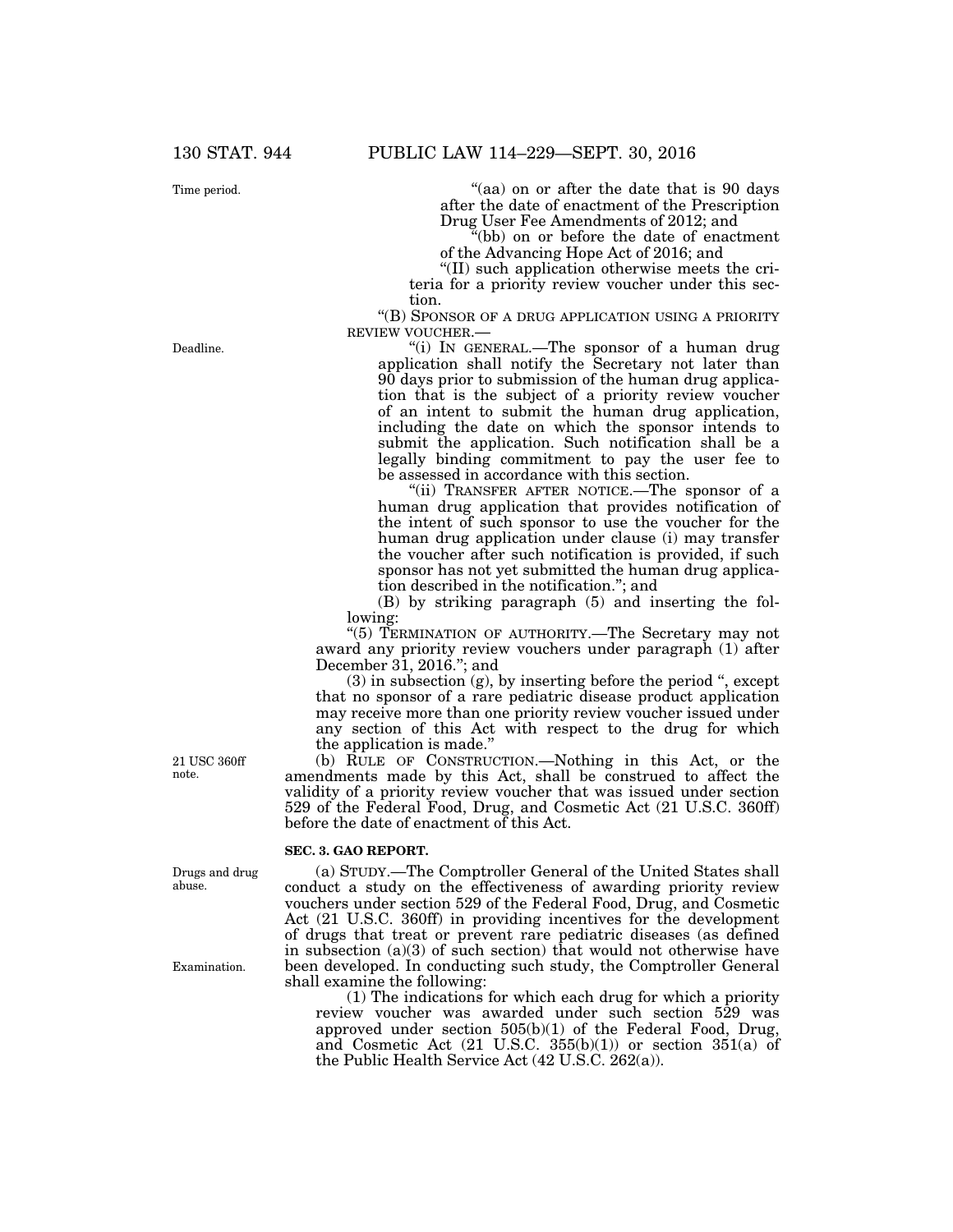(2) Whether the priority review voucher impacted sponsors' decisions to invest in developing a drug to treat or prevent a rare pediatric disease.

(3) An analysis of the drugs for which such priority review Analysis. vouchers were used, which shall include—

(A) the indications for which such drugs were approved under section  $505(b)(1)$  of the Federal Food, Drug, and Cosmetic Act  $(21 \text{ U.S.C. } 355(b)(1))$  or section  $35\tilde{1}(a)$  of the Public Health Service Act (42 U.S.C. 262(a));

(B) whether unmet medical needs were addressed through the approval of such drugs, including, for each such drug—

(i) if an alternative therapy was previously available to treat the indication; and

(ii) if the drug provided a benefit or advantage over another available therapy;

(C) the number of patients potentially treated by such drugs;

 $(D)$  the value of the priority review voucher if transferred; and

(E) the length of time between the date on which a priority review voucher was awarded and the date on which it was used.

(4) With respect to the priority review voucher program under section 529 of the Federal Food, Drug, and Cosmetic Act (21 U.S.C. 360ff)—

(A) the resources used by the Food and Drug Administration in implementing such program, including the effect of such program on the Food and Drug Administration's review of drugs for which a priority review voucher was not awarded or used;

(B) the impact of the program on the public health as a result of the review and approval of drugs that received a priority review voucher and products that were the subject of a redeemed priority review voucher; and

(C) alternative approaches to improving such program so that the program is appropriately targeted toward providing incentives for the development of clinically important drugs that—

(i) prevent or treat rare pediatric diseases; and (ii) would likely not otherwise have been developed to prevent or treat such diseases.

(b) REPORT.—Not later than January 31, 2022, the Comptroller General of the United States shall submit to the Committee on Health, Education, Labor, and Pensions of the Senate and the